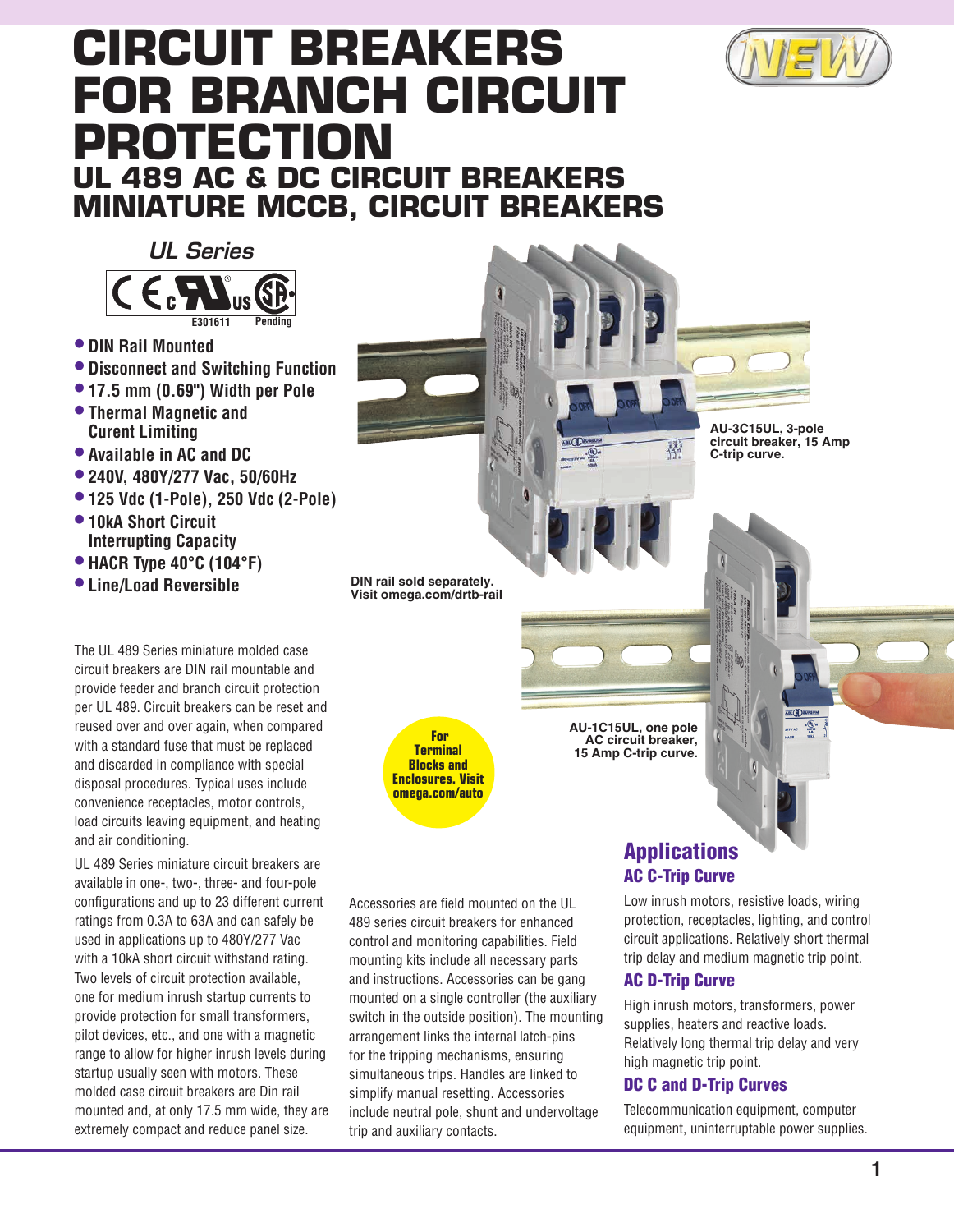

### **Specifications**

**Current/Voltage Rating: AC:** 0.3-63A – 240 Vac

**AC:** 0.3-32A 480Y/277 Vac

 **DC:** 0.3-63A 125 Vdc 1-pole - 250 Vdc 2-pole

**Electrical Life:** 6000 cycles on/off **Mechanical Life:** 10,000 cycles on/off **Calibration Temperature:** 40°C (104°F) **Operating Temperature:** -25 to 55°C (-13 to 131°F)

**Storage Temperature:** -25° to 70°C (-13° to 158°F)

**Wire Connection:** Copper wire only, 60/75°C

#### **Short Circuit Interrupt Rating**

|              |     | NO. POLES TYPE 0.3-32 AMPS | <b>40-63 AMPS</b> |  |  |  |  |
|--------------|-----|----------------------------|-------------------|--|--|--|--|
| $\mathbf 1$  | AC  | 10kA@120, 240, 277 V       | 10kA @120, 240V   |  |  |  |  |
| $2 - 3$      | AC. | 10kA@120, 240, 480Y/277 V  | 10kA @120, 240V   |  |  |  |  |
| 1.           | DC. | 10kA @ 125V                | 10kA @ 125V       |  |  |  |  |
| $\mathbf{2}$ | DC. | 10kA @ 250V                | 10kA @ 250V       |  |  |  |  |

#### **Short Circuit Interrupt Rating according to IEC 60947-2, DIN EN 60947-2**

|        |     | NO. POLES TYPE 0.3 - 32 AMPS 40-63 AMPS |  |
|--------|-----|-----------------------------------------|--|
|        | AC. | 15kA @ 240V 15kA @ 240V                 |  |
| $ 2-3$ | AC. | 15kA @ 415V 10kA @ 415V                 |  |

**Terminal Size Acceptability:** Top 18-3 AWG, Bottom18-2 AWG **Tightening Torque Minimum/Maximum:**

17.7/ 22lb-in. (2/2.2 Nm) **Terminal Protection Degree:** IP20

### **Dimensions:**

**Height:** 105.3mm (4.15") **Width:** One Pole 17.5mm (0.69"), 2 Pole 35mm (1.38"), 3 Pole 52.5 mm (2.07") **Depth:** From Din rail 68.4 mm (2.69")



| <b>Trip-Characteristics*</b>                |                                |                                  | <b>Applications</b>   |                                                           |                          |                                                           |                |               |                                                                  |       |                       |                 |
|---------------------------------------------|--------------------------------|----------------------------------|-----------------------|-----------------------------------------------------------|--------------------------|-----------------------------------------------------------|----------------|---------------|------------------------------------------------------------------|-------|-----------------------|-----------------|
| <b>Characteristic Trip Boundaries</b>       |                                | Lighting<br>Wiring<br>Protection |                       | <b>Business</b><br><b>Transformers</b>                    | Power<br><b>Supplies</b> | <b>Motors</b>                                             |                |               |                                                                  |       |                       |                 |
| <b>Magnetic Trip</b><br><b>Thermal Trip</b> |                                |                                  | Equipment             |                                                           |                          |                                                           |                | Reactive      | Telecommu-<br>nications/                                         | Power |                       |                 |
| Must not<br>Trip>100ms                      | <b>Must Trip</b><br>$<$ 1 $hr$ | Must not<br>Trip>100ms           | Must Trip<br>at 100ms | Control<br><b>Circuits</b>                                | Appliances               |                                                           | <b>Heaters</b> | Low<br>Inrush | High<br>Inrush                                                   | Load  | Computer<br>Equipment | <b>Supplies</b> |
| <b>C-Characteristics AC</b>                 |                                |                                  |                       |                                                           |                          | $\frac{1}{\ x\ _2\ x\ _2}$                                |                |               |                                                                  |       |                       |                 |
| 1.05xRC                                     | 1.35xRC                        | 5xRC                             | 10xRC                 |                                                           |                          |                                                           |                |               |                                                                  |       |                       |                 |
| <b>C-Characteristics DC</b>                 |                                |                                  |                       |                                                           |                          |                                                           |                |               | $\frac{1}{\sqrt{2}}\left(\frac{1}{2}\sqrt{1+\frac{1}{2}}\right)$ |       |                       |                 |
| 1.05xRC                                     | 1.35xRC                        | 7xRC                             | 14xRC                 |                                                           |                          |                                                           |                |               |                                                                  |       |                       |                 |
| D-Characteristics AC                        |                                |                                  |                       | $\frac{1}{\sqrt{2}}\left(\frac{1}{\sqrt{2}}\right)^{1/2}$ | (www.                    | $\frac{1}{\sqrt{2}}\left(\frac{1}{\sqrt{2}}\right)^{1/2}$ |                |               |                                                                  |       |                       |                 |
| 1.05xRC                                     | $1.35\times RC$                | 10xRC                            | 16xRC                 |                                                           |                          |                                                           |                |               | E                                                                |       |                       |                 |
| <b>D-Characteristics DC</b>                 |                                |                                  |                       |                                                           |                          |                                                           |                |               | J<br>$\left(\frac{1}{\ln\left(1\right)}\right)$                  |       |                       |                 |
| 1.05xRC                                     | 1.35xRC                        | 14xRC                            | 22.4xRC               |                                                           |                          |                                                           |                |               |                                                                  |       |                       |                 |

*\* The value of each characteristic is shown vertically beneath its corresponding heading.*

#### *Warning!*

*This information should only be used as a selection guide. The use of a Miniature Circuit Breaker in an application with a certain Trip-Characteristic always requires prototype testing. It is the responsibility of the circuit design engineer to select the appropriate Miniature Circuit Breaker for his specific application*.